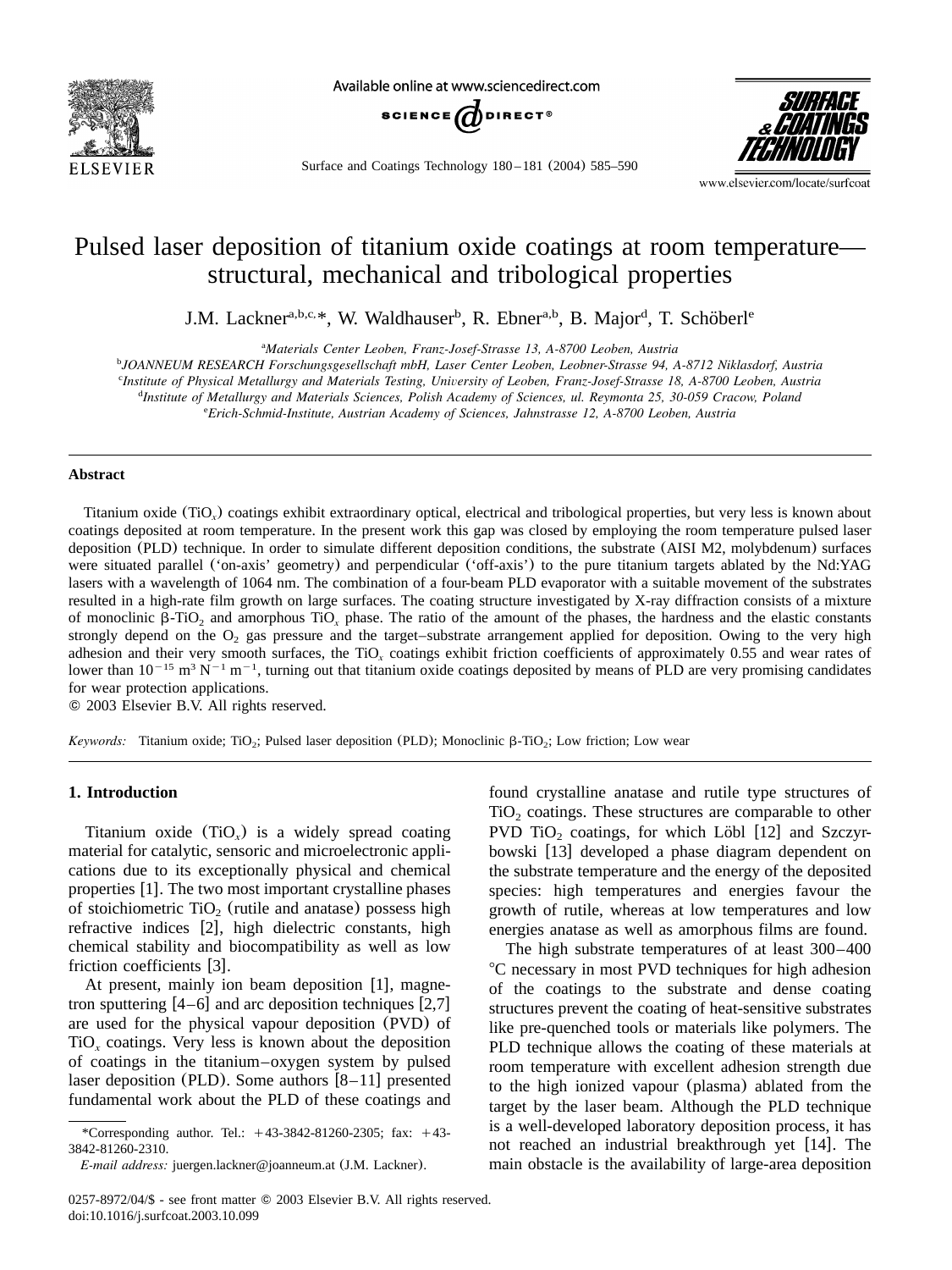| Sample/<br>coating                   | Deposition<br>arrangement      | $O2$ gas<br>flow<br>(sccm) | Thickness<br>(աm)                               | Oxygen<br>content<br>$(at. \%)$              | $\beta$ -TiO <sub>2</sub> phase<br>content<br>$\left(\text{vol.}\%\right)$ | Hardness<br>(GPa)                               | Elastic<br>modulus<br>(GPa)                     |
|--------------------------------------|--------------------------------|----------------------------|-------------------------------------------------|----------------------------------------------|----------------------------------------------------------------------------|-------------------------------------------------|-------------------------------------------------|
| TiO <sub>1</sub><br>TiO <sub>2</sub> | On-axis<br>On-axis<br>Off-axis | 10<br>30<br>30             | $1.80 + 0.05$<br>$1.60 + 0.05$<br>$1.45 + 0.05$ | $66.8 + 0.8$<br>$69.9 + 0.8$<br>$71.0 + 0.8$ | 20.7<br>49.3<br>$\sim$ 0                                                   | $11.16 + 0.67$<br>$6.69 + 0.08$<br>$6.14 + 0.2$ | $208.9 + 4.9$<br>$195.5 + 3.6$<br>$187.2 + 2.9$ |
| TiO <sub>3</sub>                     | On-axis                        | 60                         | $1.45 + 0.05$                                   | $70.3 + 0.9$                                 | 20.5                                                                       | $4.25 + 0.06$                                   | $154.6 + 1.5$                                   |

Deposition parameters, thicknesses after 90-min deposition, chemical compositions and mechanical properties of the PLD TiO<sub>x</sub> coatings

equipment necessary for coating of large substrates for industrial use (e.g. tools, sheets, foils). To overcome this problem a multi-beam PLD evaporation system was installed at Laser Center Leoben of JOANNEUM RESEARCH Forschungsgesellschaft mbH  $[15]$  $[15]$  $[15]$ , which was used for the deposition of the TiO<sub>x</sub> coatings. This facility allows high-rate film growth and large-area deposition with a maximum of 5% difference of the growth rate over the full deposition height.

## **2. Experimental**

### *2.1. Film deposition*

High purity titanium targets were applied for the ablation experiments with a pulsed Nd:YAG laser system, which provides four beams of 1064-nm wavelength, 0.6-J pulse energy and 10-ns pulse duration at a repetition rate of 50 Hz  $[14]$  $[14]$  $[14]$ . In this multi-spot evaporation system the targets are rotated during the laser irradiation in order to avoid the formation of deep craters. The emitted species were deposited at room temperature  $(\approx 25 \text{ °C})$  onto substrates mounted parallel ('on-axis' geometry) as well as normal ('off-axis' geometry) to the target surface  $[16]$  $[16]$  $[16]$ . Prior to deposition the substrates—molybdenum and high speed steel (AISI M2, hardness  $\sim$  64 HRC)—were mirror-polished and cleaned ultrasonically in pure acetone and ethanol. To provide homogenous film thicknesses over the whole coated surfaces, the substrates were moved with a relative speed of 5.4 cm  $s^{-1}$  through the plasma plumes during deposition. The reaction chamber was evacuated before starting deposition to pressures below  $2\times10^{-3}$  Pa using a pumping unit consisting of a rotary vane pump and a turbomolecular pump. During deposition the oxygen gas flow was adjusted by an electronic mass flow controller.

#### *2.2. Film characterisation*

The surface quality and structure of the coatings were inspected by light and scanning electron microscopy (Cambridge Instruments Stereoscan 360). Chemical analysis was performed with energy and wavelength dispersive spectroscopy (EDS—Link systems, WDS— Microspec WDX-3PC).

The phase composition of the TiO<sub>x</sub> coatings was analysed by X-ray diffraction (XRD, Siemens D500) using Cu  $K\alpha$  radiation and Bragg–Brentano alignment. The estimation of the phase contents is based on the general assumption of proportionality between diffraction line intensity and phase content  $[17,18]$  $[17,18]$  $[17,18]$ . The texture analyses were performed using a Philips PW 1710 Xray diffractometer and Co  $K\alpha$  radiation. For the pole figure measurements, step sizes of  $2.5^{\circ}$  for the polar and azimuthal angles were applied.

The hardnesses and elastic moduli of the coatings were determined by nanoindentation using Berkovich indenters. The maximum loads and the loading rates were set at 11 mN and 20 nm  $s^{-1}$  for all measurements, respectively. Quantitative information of the coating adhesion to the HSS substrates was achieved by the Rockwell indentation method [[19](#page-5-0)].

The dry sliding friction of the  $TiO<sub>x</sub>$  coatings at room temperature  $(25 \text{ °C})$  was evaluated using a CSEM Instruments high-temperature ball-on-disc tribometer with 6-mm AISI 52100 (DIN 100Cr6) ball-bearing steel balls as counterparts. All experiments were carried out on the as-deposited, ultrasonically cleaned surfaces. The applied load was 10 N at a sliding speed of 0.1 m s<sup>-1</sup>. The relative humidity during the measurements was held at approximately 60%. The wear tracks were inspected by optical profilometry (Veeco NT-1000) to determine wear mechanisms and wear rates.

## **3. Results and discussion**

Nearly particulate free and very smooth surfaces (roughness  $R_a \sim 3-5$  nm) were found for all TiO<sub>x</sub> coatings in light microscopy and optical profilometry investigations, respectively. SEM investigations of fracture sections of the PLD coatings revealed dense microstructures comparable to very fine grained Zone-T structures of Thornton's structure zone model [[20](#page-5-0)]. The coating thicknesses were found dependent on the  $O<sub>2</sub>$  gas flows in the range between 1450 and 1800 nm (Table 1). This dependency on the  $O<sub>2</sub>$  gas flow can be attributed to differences in the propagation characteristics of the ablated Ti atoms, ions and clusters, leading to more intensive scattering with the  $O<sub>2</sub>$  molecules at the higher  $O<sub>2</sub>$  flows during deposition, which are proportional to

<span id="page-1-0"></span>Table 1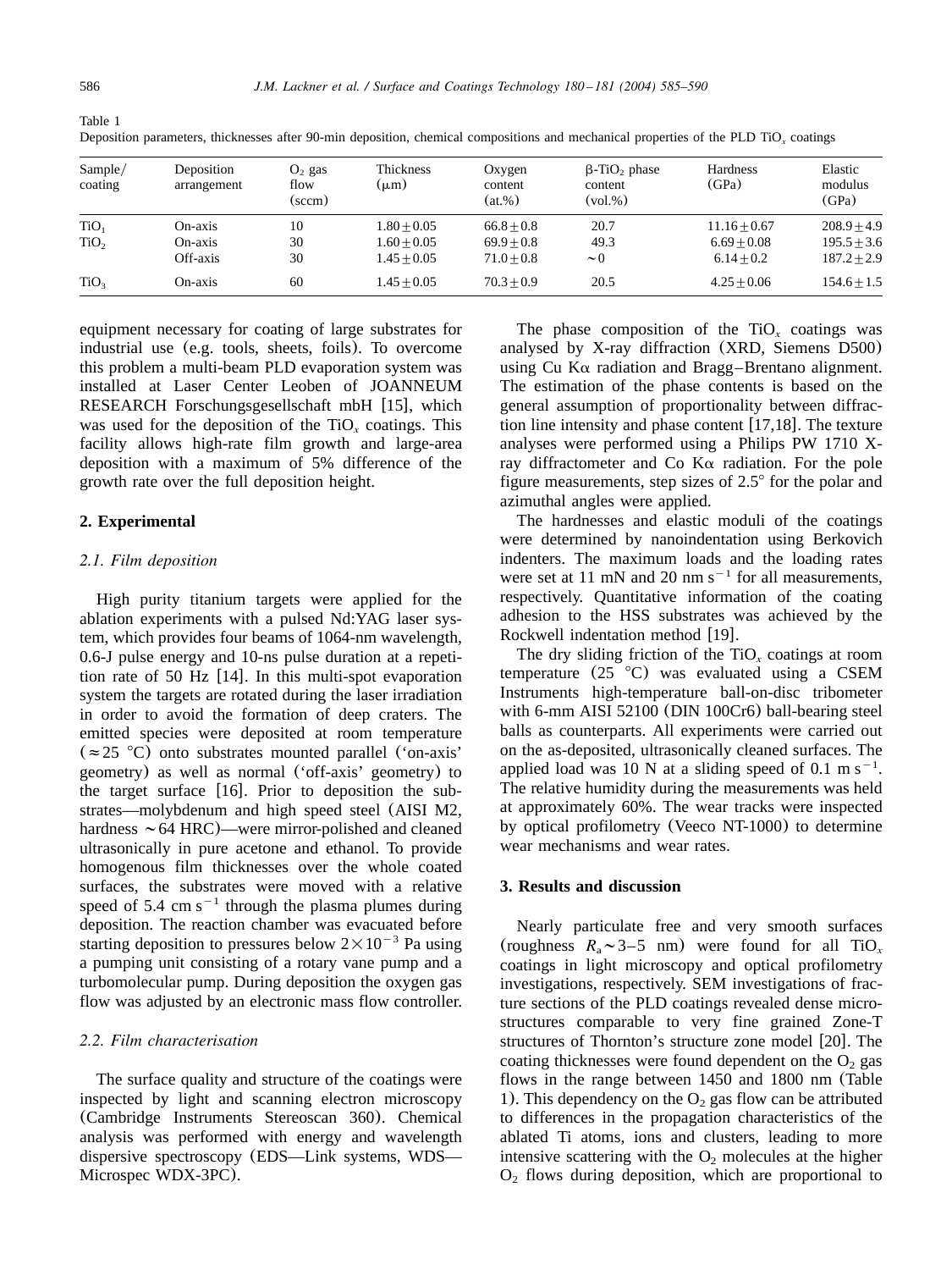<span id="page-2-0"></span>

Fig. 1. XRD spectra of the TiO<sub>x</sub> coatings deposited. The peaks found are related to molybdenum (Mo) and  $\beta$ -TiO<sub>2</sub> phases of the substrate and coating, respectively.

the total gas pressures. A further decrease of the coating thickness is caused at the same  $O<sub>2</sub>$  gas flow by the change of the arrangement of the targets' and substrates' surfaces from a parallel ('on-axis') to a perpendicular ('off-axis') position, in which the scattering of the vapour is nearly indispensable for reaching the substrate surface  $[21]$  $[21]$  $[21]$ . Although the scattering of the ablated Ti species strongly influences the deposition rate, the chemical composition is scarcely affected by the scattering processes representing in all coatings nearly stoichiometric  $TiO<sub>2</sub>$ . Only a small increase of the oxygen contents x in the TiO<sub>x</sub> can be found at higher  $O_2$  gas flows as well as in the 'off-axis' grown coating.

The intensity of scattering influences the energy of the deposited species too  $[21]$  $[21]$  $[21]$ , resulting in differences of the phase composition of the coatings. The XRD spectra (Fig. 1) show besides the peaks originating from

the Mo substrate the reflexions of low intensity related to the coatings deposited in the 'on-axis' target–substrate arrangement. During growth these coatings suffer a bombardment of particles of higher energy increasing the activation of the surface diffusion necessary for crystallisation  $[21]$  $[21]$  $[21]$ . In contrast, the energy of the particles deposited onto the 'off-axis' mounted substrate is not sufficient for crystallisation, which can be observed in the missing of XRD reflexions. In the phase analyses the peaks of the 'on-axis' grown coatings were identified with monoclinic  $\beta$ -TiO<sub>2</sub> (C<sub>2</sub>/m structure) [[22](#page-5-0)] and lattice parameters given in Table 2. This phase was not found in any PLD and PVD coatings before. In the spectra shown in Fig. 1 in opposite to the  $(1\ 1\ 1)$ reflexions the (311) peak cannot be observed due to the strong  $\{113\}\langle1-103\rangle$  texture of this phase. Pole figures found in the texture analyses of the 'on-axis' grown coatings (e.g. 'TiO<sub>2</sub>') are shown in [Fig. 2a](#page-3-0). The comparison with the pole figures of the Mo substrate ([Fig. 2b](#page-3-0)) excludes any influences of the substrate on the coatings' textures.

The estimation of the phase contents based on the diffraction line intensity  $[17,18]$  $[17,18]$  $[17,18]$  indicates only low contents of crystalline  $\beta$ -TiO<sub>2</sub> between  $\sim$ 0 and 50 vol.%. The remaining phase volume can be attributed to amorphous  $TiO<sub>x</sub>$ . This phase mixture is due to the characteristics of the room temperature PLD technique: a crystallisation of the coatings at the low deposition temperatures ( $\sim$  25 °C) applied is hardly possible without any activation of the surface diffusion due to the complex lattice structures of stoichiometric  $TiO<sub>2</sub>$  phases (rutile, anatase, brookite,  $\beta$ -TiO<sub>2</sub>, etc.) [[12,13](#page-5-0)]. The surface diffusion can only be activated by high-energetic atoms and ions ablated from the target. But only medium  $O<sub>2</sub>$  gas flows during deposition, which are proportional to the total gas pressures in the vacuum chamber, result in relatively high amounts of crystalline  $\beta$ -TiO<sub>2</sub> phase grown. At too low  $O_2$  gas pressures (e.g. coating 'TiO1') the bombardment of atoms and ions during film growth is very high, leading not only to a high activation of surface diffusion but also to a deep penetration of the coatings by the high energy particles, resulting in a part destruction of complex lattice structures  $[23]$  $[23]$  $[23]$ . An increase of the  $O<sub>2</sub>$  gas pressure to a medium level leads to a decrease of penetration of ions and, thus, to a

Table 2

Lattice parameters of the  $\beta$ -TiO<sub>2</sub> phase found in the PLD TiO<sub>x</sub> coatings and of the reference  $\beta$ -TiO<sub>2</sub> [[18](#page-5-0)]

| Sample/coating                                 |                                | $a$ (nm)                                          | $b \text{ (nm)}$                   | $c \text{ (nm)}$                   | $\beta$ (°)    |
|------------------------------------------------|--------------------------------|---------------------------------------------------|------------------------------------|------------------------------------|----------------|
| TiO1<br>TiO <sub>2</sub>                       | On-axis<br>On-axis<br>Off-axis | $12.269 + 0.004$<br>$11.718 + 0.040$<br>Amorphous | $2.968 + 0.001$<br>$2.956 + 0.007$ | $6.072 + 0.005$<br>$5.860 + 0.012$ | 109.8<br>105.2 |
| TiO <sub>3</sub><br>$β$ -TiO <sub>2</sub> [18] | On-axis                        | $12.994 + 0.012$<br>12.163                        | $3.068 + 0.002$<br>3.735           | $5.799 + 0.003$<br>6.513           | 107.9<br>107.3 |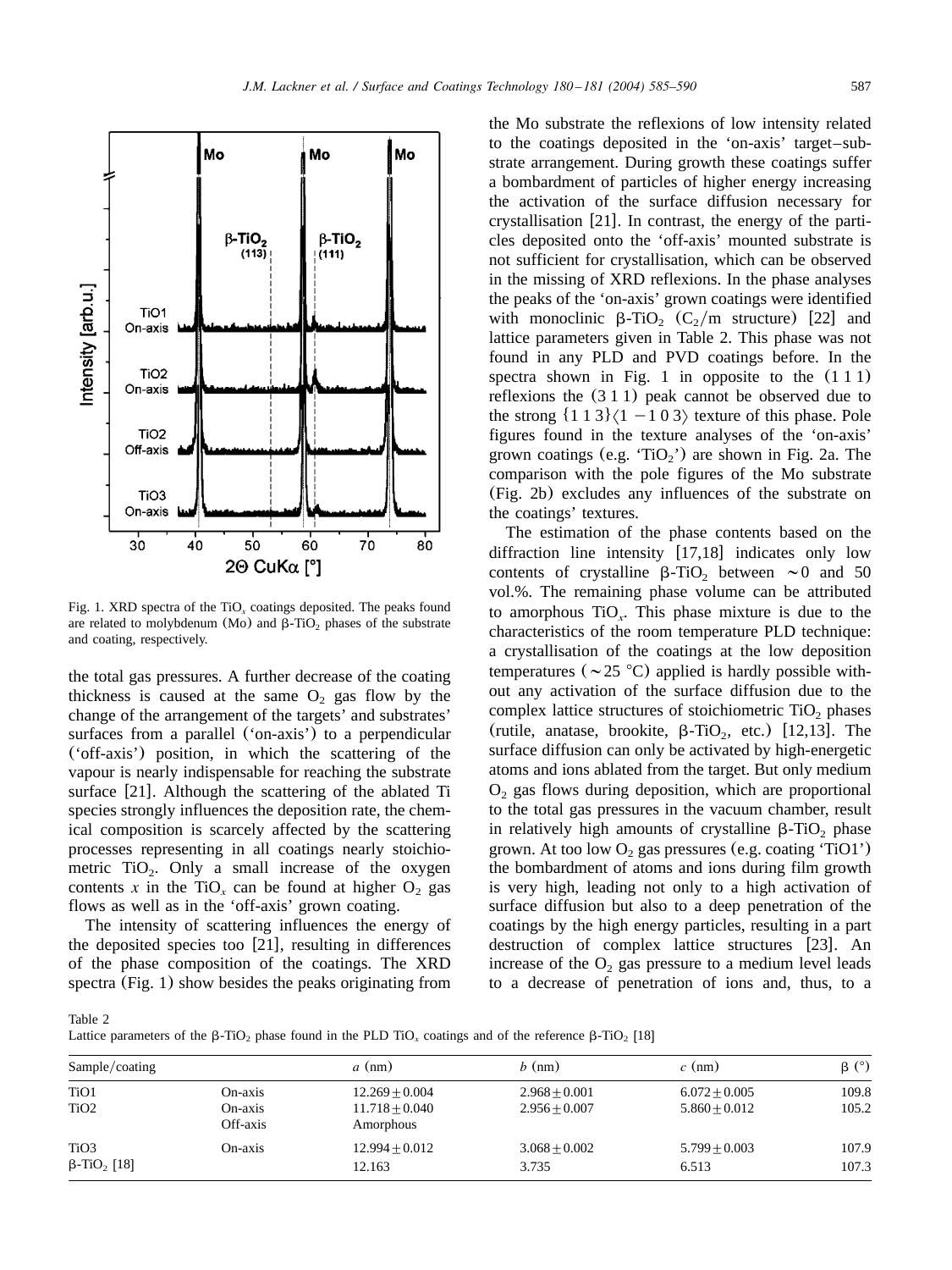<span id="page-3-0"></span>

Fig. 2. Pole figures of the (a)  $(111)$  and  $(113)$  reflexions of  $\beta$ -TiO<sub>2</sub> found in the 'on-axis' deposited coating 'TiO2' and of the (b)  $(110)$ and (311) reflexions of the Mo substrate.

maximum of crystalline  $\beta$ -TiO<sub>2</sub> phase, found in the 'onaxis' coating 'TiO2'. Too high  $O<sub>2</sub>$  gas flows leading to high gas pressures during deposition reduce the energy of the deposited species and, thus, enable the activation of the surface diffusion, resulting in lower contents of crystalline phase. In the case of the 'off-axis' grown coating 'TiO2' the energy of the species deposited is too low for sufficient activation of diffusion, leading to its amorphous structure. The higher amount of crystalline phase in the 'on-axis' grown coating 'TiO2' further results in a higher compressive stressed lattice, which can be seen in the much lower lattice parameters of this coating in [Table 2.](#page-2-0)

The decrease of the energy of the deposited atoms, ions and clusters reduces the mechanical properties of the coatings. Hardness as well as reduced elastic modulus were found strongly dependent on the gas flow used for deposition ([Table 1](#page-1-0)) and slightly lower than that found for arc deposited coatings  $[2]$  $[2]$  $[2]$ . In spite of the large differences in the mechanical behaviour for all coatings, very high adhesion strength to the substrate surfaces was found. All coatings deposited reached the best adhesion class HF 1 on the six-part scale (HF1–  $HF<sub>6</sub>$ ) in the Rockwell indentation tests [[19](#page-5-0)] performed. Only a few cracks, but no delaminated areas, were found in the light microscopy investigations of the indentations' surroundings.

The tribological behaviour investigated in ball-on-disc tests against DIN 100Cr6 (AISI 52100) ball-bearing steel balls at room temperature and a relative humidity of 60% was found very dependent on the deposition conditions too. During sliding two distinct stages of the evolution of the friction coefficients can be distinguished: (1) The first stage during the run-in period is characterised by high friction coefficients of up to 0.8– 1.0. Optical profilometry investigations showed a flattening of the surface roughness, the formation of wear debris and the growth of a transfer layer on the TiO*<sup>x</sup>* coated disc surfaces. (2) After approximately 20–50 m of sliding the steady-state phase is reached and the friction coefficients drop down to 0.55–0.74 ([Fig. 3a](#page-4-0)). The coating 'TiO1' with the highest hardness and elastic modulus possesses the highest friction ( $\sim$ 0.75) in this stage, whereas all other coatings show nearly equal friction coefficients of approximately 0.55. These differences in the friction behaviour can be attributed to the growth of transfer layers on the coating surfaces, shown in the optical profilometry images in [Fig. 4.](#page-4-0) In the case of the coating 'TiO1' ([Fig. 4a](#page-4-0)) a transfer layer of low thickness and high porosity can be observed, whereas for all other coatings the layer is up to six times thicker and very dense (e.g. 'on-axis' grown coating 'TiO2' in [Fig. 4b](#page-4-0)). Thus, in the latter case the sliding of the 100Cr6 ball occurs at any time on the transfer layer. EDS investigations of the coatings' wear tracks revealed Ti, Fe, Cr and O in the transfer layer. No indications of the incorporation of worn substrate material (AISI M2) in the transfer layers were found due to the absence of W, Mo, V or Co peaks in the EDS spectra.

The occurrence of these two very different wear phenomena can be attributed to the delamination of the  $TiO<sub>x</sub>$  coatings due to the high friction loads in accor-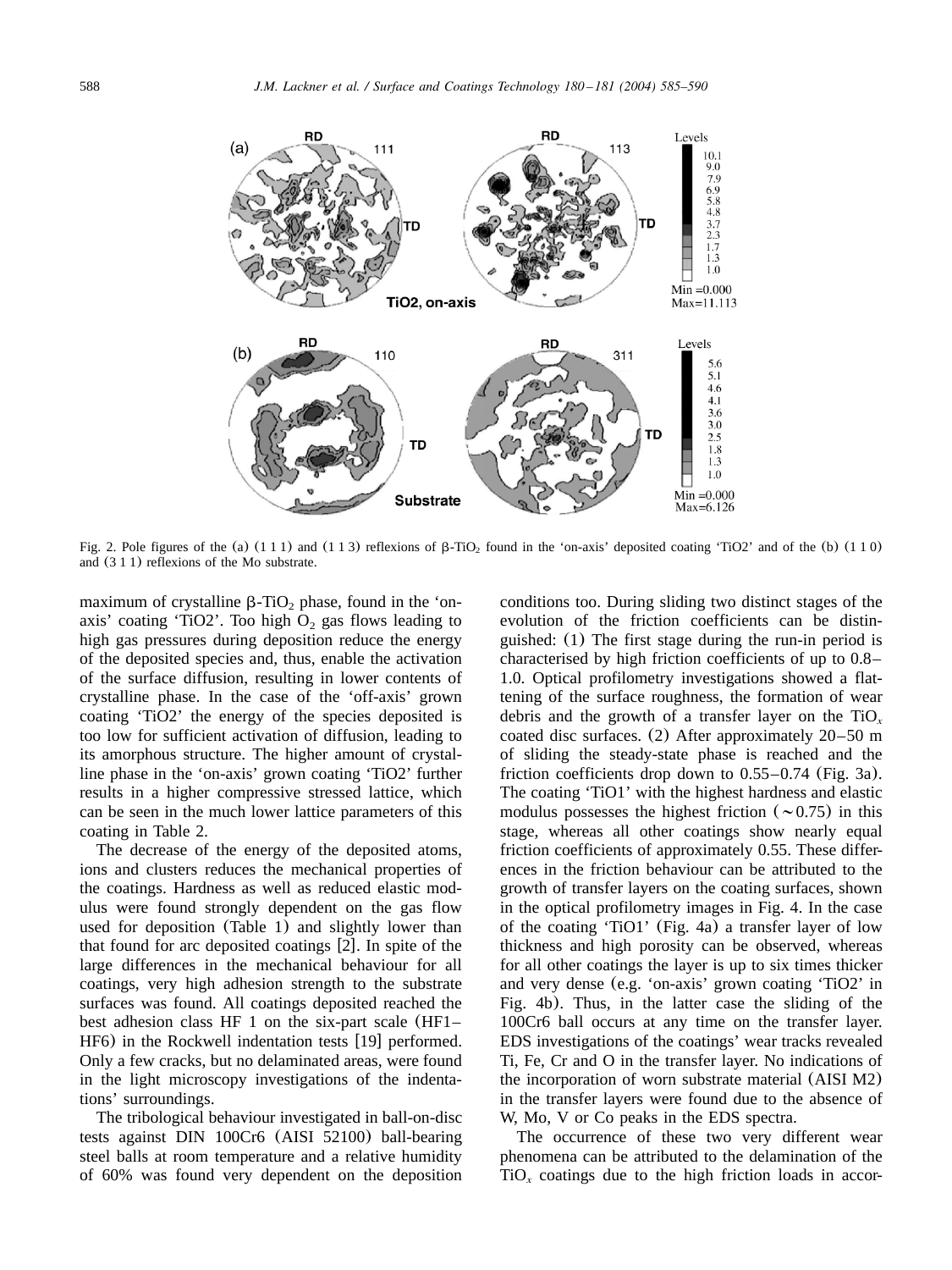<span id="page-4-0"></span>

Fig. 3. (a) Friction coefficients and (b) ball and disc wear rates of the PLD  $\text{TiO}_x$  coatings sliding against DIN 100Cr6 (AISI 52100) ballbearing steel balls (tribological parameters: sliding distance: 200 m, friction force: 10 N, sliding speed: 0.1 m s<sup>-1</sup>, temperature: 25 °C, relative humidity: 60%).

dance to Lapastolle et al.  $[4]$  $[4]$  $[4]$ . The coating 'TiO1' with a high hardness level withstands the friction load better than the other coatings, resulting in a smoother surface of the wear track. Thus, the counterpart (100Cr6 ball) suffers lower abrasive wear, leading to the lower ball wear rates (Fig. 3b). In contrast, the wear rates of the  $TiO<sub>x</sub>$  coated discs are nearly independent of the coating investigated due to the nearly equal lost coating volumes in the wear tracks used for calculation.

# **4. Conclusions**

Titanium oxide (TiO<sub>x</sub>) coatings were deposited by means of a four-beam PLD evaporation system from pure Ti targets in  $O<sub>2</sub>$  atmosphere at room temperature onto high speed steel (AISI M2) and molybdenum substrates. In order to simulate different deposition conditions the target and substrate surfaces were mounted in a parallel ('on-axis' geometry) and a perpendicular ('off-axis') arrangement. The coatings possess very smooth surfaces and consist of nearly stoichiometric titanium dioxide. Owing to the various  $O_2$  gas flows used (which are proportional to the total gas pressures



Fig. 4. Optical profilometry images of the wear tracks of the TiO*<sup>x</sup>* coated discs (a) 'TiO1' and (b) 'TiO2' sliding against DIN 100Cr6 (AISI 52100) ball-bearing steel balls (tribological parameters: sliding distance: 200 m, friction force: 10 N, sliding speed:  $0.1 \text{ m s}^{-1}$ , temperature:  $25 \text{ °C}$ , relative humidity:  $60\%$ ).

during deposition), the structural as well as mechanical and tribological properties of the coatings depend on the energy of the deposited atoms, ions and clusters. The higher the energy, the higher the hardness and the lower the counterpart (AISI 52100/DIN 100Cr6 ball) wear in the ball-on-disc tests. The crystallographic structure was found as a mixture of monoclinic  $\beta$ -TiO<sub>2</sub> and amorphous  $TiO<sub>r</sub>$  phases. The highest amount of crystalline  $\beta$ -TiO<sub>2</sub> was found in the coatings deposited in medium  $O<sub>2</sub>$  gas pressure atmospheres. Owing to the low energy of the deposited species a low surface diffusion activation necessary for crystallisation of the coatings leads in case of the 'off-axis' mounted substrate to fully amorphous coating structures.

## **Acknowledgments**

Financial support of this work by the Austrian Federal Ministry of Traffic, Innovation and Technology, the Austrian Industrial Research Promotion Fund (FFF), the Government of Styria, the Technologie Impulse Gesellschaft mbH in the frame of the Kplus Programme and the European Union is highly acknowledged. Furthermore, we want to thank Ms R. Berghauser at Laser Center Leoben for her assistance in film deposition.